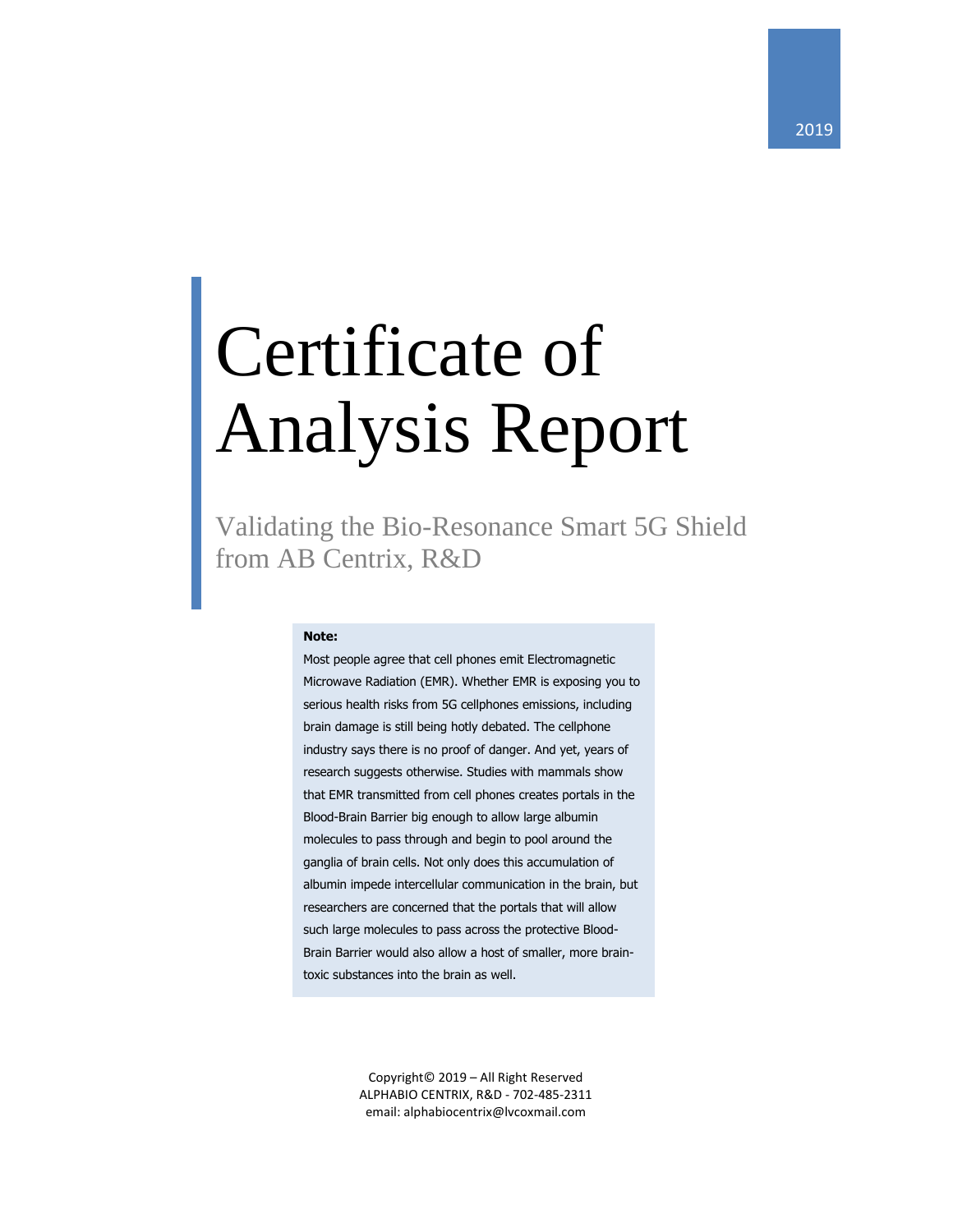# **Equipment Validation & Certificate of Analysis Report**

#### **INTRODUCTION**

This report is written to provide information on a product called the Smart 5G Shield; a product developed by AlphaBio Centrix, R&D. A test was conducted in August 2017, and validates that the EMR Defender **did neutralize harmful electromagnetic** toxins produced by a cellphone. The tests further indicated that the frequencies emitting from the "Smart Chip" demonstrated that it was providing the proper naturalizing frequencies.

The equipment used in the test is called the RAYOCOMP PS 100 and is manufactured in Germany. The company has been manufacturing bio-resonance equipment since 2017 for the Homeopath Industry, (the study of energetic science). Homeopathic Doctors and laboratories around the world rely on the equipment's accuracy for homeopathic treatments and energetic analysis.

The RAYOCOMP PS 100 can detect frequency imbalances in a 100 percent objective fashion. The equipment uses resonance and bio-feedback technology and can detect individual frequency patterns. The test results indicated that the Smart Chip inhabited specific frequency code (i.e. similar to the laser barcode scanning of items).

The equipment has successfully carried out millions of treatments. As well as testing for imbalance, disorders (physical as well as psychological) including destructive substances, such as chemicals, bacteria, fungi, viruses and parasites, which are often detected in humans. Far ahead of its time, this equipment has been specifically designed for the Homeopath Industry.

#### **EXPOSURE TO EMF AND EMR**

Cellular phones emit harmful electromagnetic frequency (EMF), or electromagnetic radiation (EMR). People who use cellphones every day without protection risk irreparable DNA breaks in brain cells. This slow exposure can tremendously impair membranes of the circulatory system, which could cause numerous health problems.

In North America alone it is estimated there are 262.2 million cellphones in use and that estimate keeps growing. And protection from the manufacturers is not being offered by them, or admission that they cause a health risk.

AlphaBio Centrix, R&D research team has developed a remarkable product called the Smart 5G Shield that will neutralize harmful EMF's and EMR's by providing precise frequencies that neutralize the electromagnetic frequencies to a natural state of oscillating frequencies. This field of frequency oscillations or bio resonance provides the energetic switch-boarding behind every cellular function.

(See comparison chart)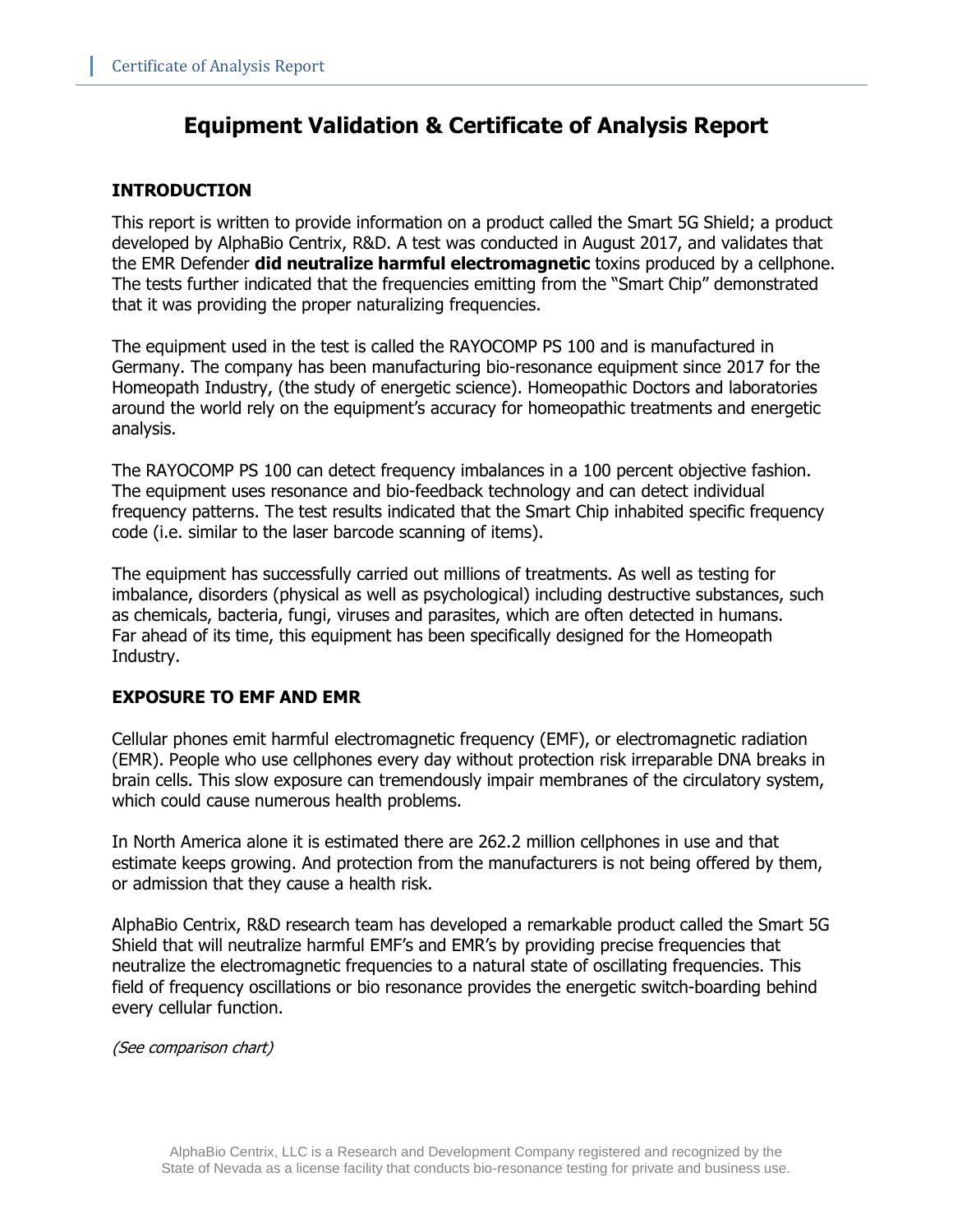# Comparison Chart

#### **Comparison: Smart 5G Shield** and another Cellphone Product

The test submitted uses the results from a German study that have identified (6) toxic Electromagnetic radiation frequencies that emit from cellular telephones, they are as follows:

| $*22.50$ Hz | 40.00 Hz | 77.50 Hz | 78.50 Hz | 89.50 Hz | <sup>*</sup> 99.50 Hz |
|-------------|----------|----------|----------|----------|-----------------------|
|-------------|----------|----------|----------|----------|-----------------------|

\* Most Critical Frequencies

**Results from Evolution**

# **Smart 5G Shield**

**Smart 5G Shield** emits oscillating frequencies that immobilize and neutralize all (6) toxic frequencies

| *22.50 Hz | 40.00 Hz | 77.50 Hz                              |
|-----------|----------|---------------------------------------|
| 78.50 Hz  | 89.50 Hz | *99.50 Hz<br>Most Important Frequency |

\* Most Critical Frequencies

# **Competitive CELLPHONE PRODUCT**

The competition's cellphone chip produced (5) frequencies, but only produce two of the needed (6) frequencies that neutralize the harmful electromagnetic radiation frequencies

| *22.50 Hz | 37.00 Hz                                       | 39.00 Hz                   |
|-----------|------------------------------------------------|----------------------------|
| 78.50 Hz  | $*99.50$ Hz<br><b>Most Important Frequency</b> | <b>Offer No Protection</b> |

\* Most Critical Frequencies

*AlphaBio Centrix, R&D conducted this test principle to identify toxic frequencies for the purpose of neutralizing their toxicity levels. The test also compared the effectiveness between the Smart 5G Shield protector and another cell phone chip.*

AlphaBio Centrix, LLC is a Research and Development Company registered and recognized by the State of Nevada as a license facility that conducts bio-resonance testing for private and business use.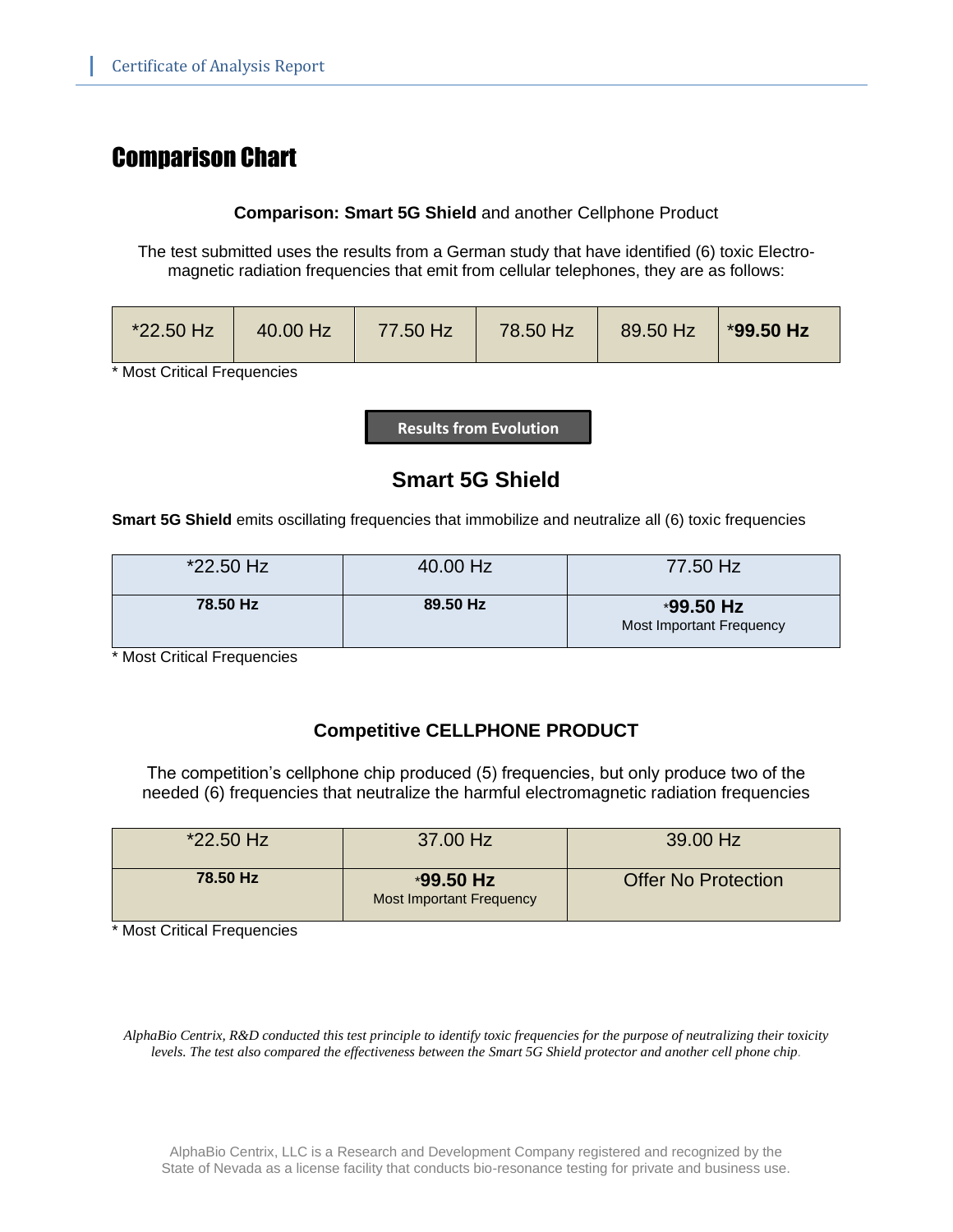# **Reported Information Regarding Danger from Cellphone Use**

Sunday, 30 March 2018 CNN, and Fox News

#### Mobile Phone Dangers

Mobile cellphones could kill far more people than smoking or asbestos, a study by an awardwinning cancer expert has concluded. He says people should avoid using them wherever possible and that governments and the mobile phone industry must take "immediate steps" to reduce exposure to their radiation.

The study, by Dr Vini Khurana, is the most devastating indictment yet published of the health risks. It draws on growing evidence – exclusively reported in the IoS in October – that using handsets for 10 years or more can double the risk of brain cancer. Cancers take at least a decade to develop, invalidating official safety assurances based on earlier studies which included few, if any, people who had used the phones for that long. Earlier this year, the French government warned against the use of mobile phones, especially by children. Germany also advises its people to minimize handset use, and the European Environment Agency has called for exposures to be reduced.

Professor Khurana – a top neurosurgeon, who has received 14 awards over the past 16 years, has published more than three dozen scientific papers – reviewed more than 100 studies on the effects of mobile phones. He has put the results on a brain surgery website, and a paper based on the research is currently being peer-reviewed for publication in a scientific journal.

He admits that mobiles can save lives in emergencies, but concludes that "there is a significant and increasing body of evidence for a link between mobile phone usage and certain brain tumors". He believes this will be "definitively proven" in the next decade. Noting that malignant brain tumors represent "a life-ending diagnosis", he adds: "We are currently experiencing a reactively unchecked and dangerous situation." He fears that "unless the industry and governments take immediate and decisive steps", the incidence of malignant brain tumors and associated death rate will be observed to rise globally within a decade from now, by which time it may be far too late to intervene medically. "It is anticipated that this danger has far broader public health ramifications than asbestos and smoking," says Professor Khurana, who told the IoS his assessment is partly based on the fact that three billion people now use the phones worldwide, three times as many as smoke. Smoking kills some five million worldwide each year, and exposure to asbestos is responsible for as many deaths in Britain as road accidents. Late last week, the Mobile Operators Association dismissed Khurana's study as "a selective discussion of scientific literature by one individual". It believes he "does not present a balanced analysis" of the published science, and "reaches opposite conclusions to the WHO and more than 30 other independent expert scientific reviews".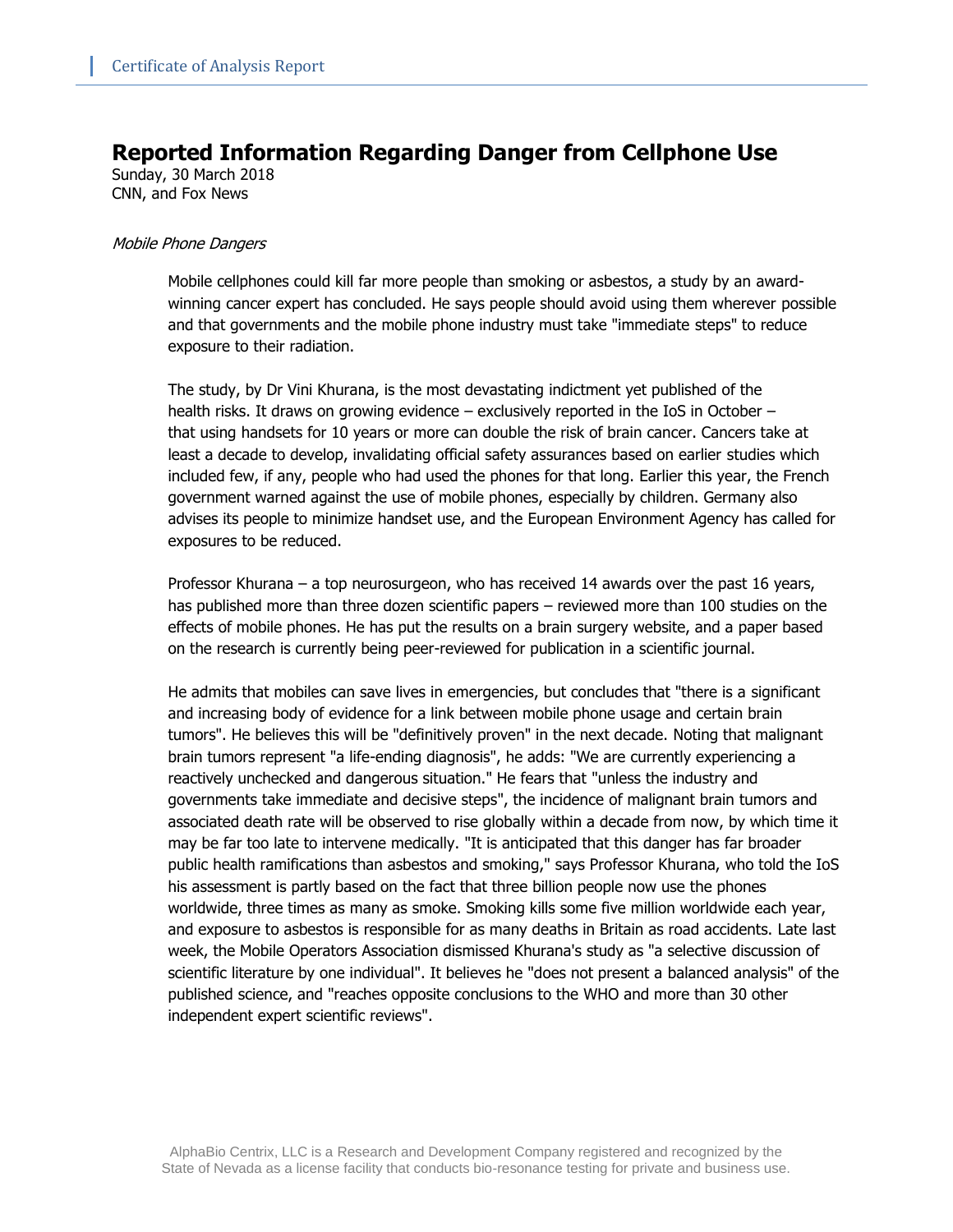# **THE EQUIPMENT USED IN THE TEST RAYOCOMP PS 100**



#### **COMPANY AND PRODUCT PROFILE:**

Biophysics Research Institute is a medical equipment business which has been involved for over 20 years in the development, manufacturing and sale of therapeutic and testing equipment in the ultra-fine bio-energy fields. In 1987 the company coined the term Bioresonance Therapy for therapy using the patient's own oscillations and/or those of substances. Today the Company speaks of Bioresonance Therapy to more accurately encompass the specialized highly differentiated electronic circuitry and extensive know-how developed over many years.

The specialist knowledge now available for the RAYOCOMP PS 100 device from basic and applied research is a vital component of this therapy. We are proud to have set certain standards in Bioresonance therapy. Thus, we can separate physiological and pathological oscillations one from another using a biological filter and use them simultaneously with different functions for different therapy options.

The range of options and, above all, effectiveness is further increased through band-pass technology which is what makes this method so unique and distinguishes it from all other techniques. Its special features include not only single frequency settings with certain pathogenic conditions but also the sweeping band-pass, phased raising and reduction of amplification, reciprocal amplification sweeps as well as analogue potential. You can obtain further information under RAYOCOMP PS 100 device. We began early on to support Bioresonance therapy with basic and applied research and to invest an above average proportion of the company's income in research.

The most important and particularly informative research work is soon to appear as a special volume. The workings and convenience of use of the RAYOCOMP PS 100 device have been refined since it first appeared on the market over 10 years ago. New findings from research and practice, i.e. the wealth of experience of users, have also been included in the overall therapy program and in applications software.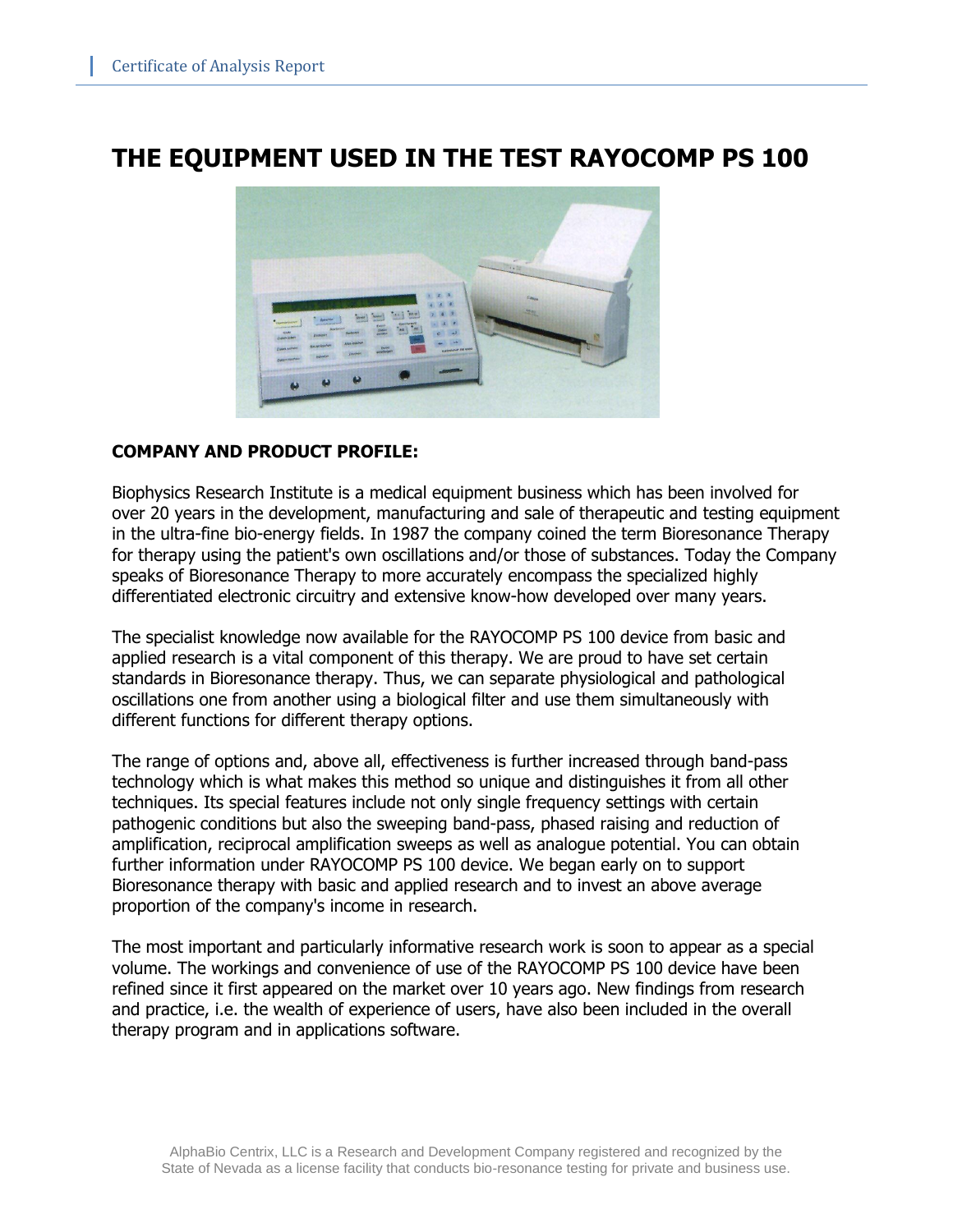The company's main aim is to help doctors and non-medical practitioners to mitigate or cure disease without having to contend with harmful side effects and so to offer them an opportunity of identifying and successfully treating actual causes rather than symptoms. This project is supported not least by a series of books/technical publications on all aspects of RAYOCOMP PS 100 Bioresonance Therapy - both for the medical profession and for interested laypersons.

Meanwhile some 4,500 doctors from all specialties and non-medical practitioners around the world are working with RAYOCOMP PS 100 Bioresonance Therapy. **Our clients include general practitioners, ophthalmologists, chiropractors, surgeons, dermatologists, internal specialists, gynecologists, orthodontists, neurologists, orthopedics surgeons, and pediatricians, specialists in sports medicine, urologists, vets and dentists.**

The company places particular importance upon competent use of the technique. To this end a comprehensive well-structured training program with practical seminars delivered by experienced RAYOCOMP PS 100 therapists has been created which is continually extended and adapted to actual needs. Our seminar program is also DIN ISO 9002 and EN 46002 certified.

Over 38 colloquia featuring over 400 papers have been held for RAYOCOMP PS 100 users over the past 20 years. In addition, over the course of time, more than 1500 users have joined together in study groups and associations to ensure a continuous lively exchange of experience and information between users.

The company endeavor to offer RAYOCOMP PS 100 users top quality products and service, e.g. specialist advice, house journal, etc. A recent survey of our users confirmed this: Over 96% of respondents rated our service "very good" or "good"!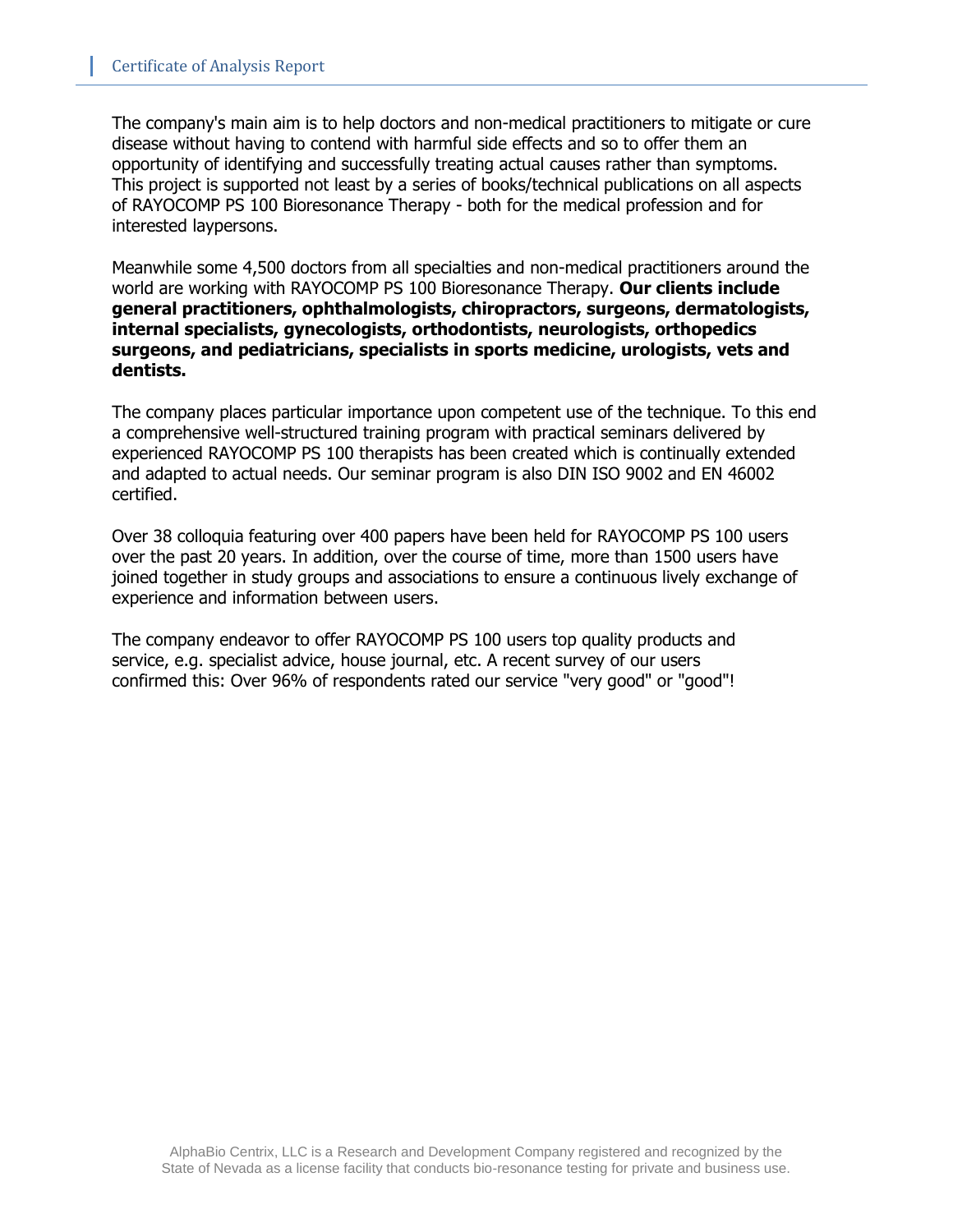# **BIOPHYSICS RESEARCH INSTITUTE Digital Biology Report**

Note: The tests were performed using a RAYOCOMP PS 100 device that reacts to frequencies and can detect high levels of microwaves and environmental influences including harmful electro-smog.

The performance report on the CPD microchips was made by a representative of Biophysics Research Institute, using the Rayocomp PS 100 to test the following:

#### **Biophysics Research Institute conducted the test especially for:**

- 1) Testing 26 different energetic frequencies
- 2) Reaction to low and high-risk frequencies
- 3) Protections against harmful electromagnetic fields
- 4) Oscillating frequencies that cause blockage to the limbic core
- 5) Before and after reading with the CPD Phone Chip

The tests were conducted in three phases. The first phase included 2 hours of testing to determine the normal or baseline operating characteristics of the CPD Phone Chip. Phase 2 consisted of leaving the cellular phone in operation for 2 hours, or the approximate equivalence to 55 regular calls made, without the protection of the chip. Finally, Phase 3, an additional 2 hours with the CPD on the cellular phone to determine if indeed the comparisons were indicated by the Rayocomp PS 100.

The manufacturer claims that the Smart 5G Shield will help to reduce harmful electromagnetic fields, and protect the user from environmental influences such as electro-smog and pathological disturbances. The Smart 5G Shield is an add-on product that claims to reduce harmful frequencies and stimulate the body's own oscillation frequencies and as a result will help regulate the body's energetic system. The manufacturer is currently offering a one-year expiration date on the Smart 5G Shield.

#### **Test Equipment:**

The tests were performed using the RAYOCOMP PS 100 on the Smart 5G Shield. The equipment was set up to detect low and high frequencies that emit from any common mobile phone. Frequency output was taken from the microchips directly from the RAYOCOMP PS 100 which alleges to naturalize the variable load of frequencies set off by the cellular phone. The RAYOCOMP PS 100 measured the following:

- Natural oscillation frequencies
- Programmed frequencies during operating time
- Reduced EMR's
- Somatic frequencies
- Interference frequencies
- Activation on and off time
- Volume of electromagnetic fields
- Energetic load from the microchips
- Density of frequencies emitting from the microchips
- Internal energetic resonance from the body

A cellular phone without an electrical adaptor was used, allowing the measurement of frequencies to react without any electrical disturbance.

#### **Test Procedure:**

The Cellphone was tested without the microchips while on. The test indicated harmful microwaves were present. The cellphone phone was left on for 2 hours and was emitting low frequencies, which is a moderate load. At the end of the two hours data was collected. The Smart 5G Shield was then applied to the cellular phone per the manufacturer's instructions. The cellular phone was then in operation for an additional 2 hours and data was obtained.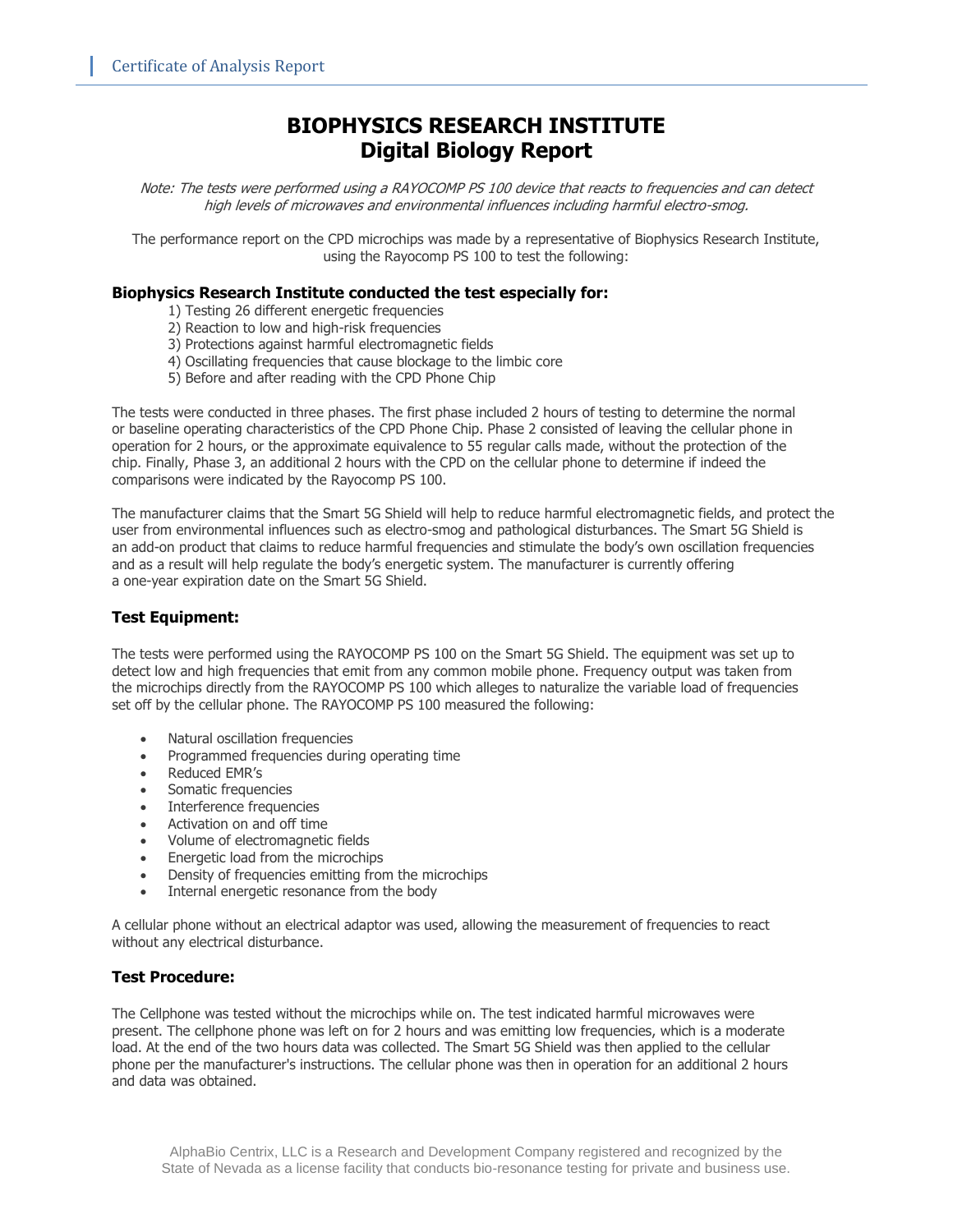#### **RESULTS:**

The charts below indicate the results of testing the Smart 5G Shield on a cell phone.

| Frequency<br>Codes | Unprotected | Cellphone |             | <b>Phone Chip</b> | Protected<br>Cellphone           |        | In Use               |
|--------------------|-------------|-----------|-------------|-------------------|----------------------------------|--------|----------------------|
|                    | <b>OFF</b>  |           | ON - In Use | <b>OFF</b>        | ON.                              | IN USE | % Toxic<br>Reduction |
| 22.50              | $-28$       | $-51$     | $-153$      | $+61$             | $+34$                            | $-02$  | 99.8%                |
| 40.00              | $-20$       | $-31$     | $-110$      | $+49$             | $+37$                            | $+03$  | 100.3%               |
| 77.50              | $-03$       | $-13$     | $-28$       | $+55$             | $+43$                            | $-03$  | 99.7%                |
| 78.50              | $-11$       | $-22$     | $-62$       | $+60$             | $+41$                            | $+03$  | 100.3%               |
| 89.50              | $-10$       | $-25$     | $-70$       | $+61$             | $+41$                            | $-04$  | 99.6%                |
| 99.50              | $-16$       | $-52$     | $-164$      | $+71$             | $+49$                            | $-04$  | 99.6%                |
|                    |             |           |             |                   | Average<br>Overall<br>$Change =$ |        | 99.893%              |

#### **Testing Chart for Toxic Low Frequencies – German Studies (TABLE I)**

#### **REACTION FROM LOW FREQUENCIES UNPROCTECTED AND PROCTECTED RESULTS**

Repeated data indicates that using Germany Frequencies on the Smart 5G Shield reduces harmful electromagnetic microwaves due from repeated usage of the cell phone by an average of **99.883%** after microchips were installed with continued protection to the cell phone user.

| Frequency<br>Codes | Unprotected | Cellphone |             | <b>Phone Chip</b> | Protected<br>Cellphone           |               | In Use               |
|--------------------|-------------|-----------|-------------|-------------------|----------------------------------|---------------|----------------------|
|                    | <b>OFF</b>  |           | ON - In Use | <b>OFF</b>        | <b>ON</b>                        | <b>IN USE</b> | % Toxic<br>Reduction |
| 0216               | $-08$       | $-16$     | $-59$       | $+70$             | $+34$                            | $-03$         | 99.7%                |
| 0217               | $-12$       | $-24$     | $-72$       | $+69$             | $+31$                            | $+05$         | 100.5%               |
| 0218               | $-29$       | $-48$     | $-171$      | $+68$             | $+32$                            | $-04$         | 99.6%                |
| 0223               | $-25$       | $-40$     | $-144$      | $+74$             | $+30$                            | $+04$         | 100.6%               |
| 0224               | $-45$       | $-66$     | $-178$      | $+78$             | $+40$                            | $-03$         | 99.7%                |
| 0225               | $-48$       | $-69$     | $-176$      | $+82$             | $+53$                            | $-04$         | 99.6%                |
|                    |             |           |             |                   | Average<br>Overall<br>$Change =$ |               | 99.95%               |

#### **Testing Chart for Toxic High Frequencies – American Studies (TABLE II)**

#### **REACTION FROM HIGH FREQUENCIES UNPROCTECTED AND PROCTECTED RESULTS**

Repeated data indicated that using American natural oscillating Frequencies detected high levels of toxic frequencies after 2 hours of testing with the Smart 5G Shield. The tests results show an average of 99.95% reduction of high frequencies.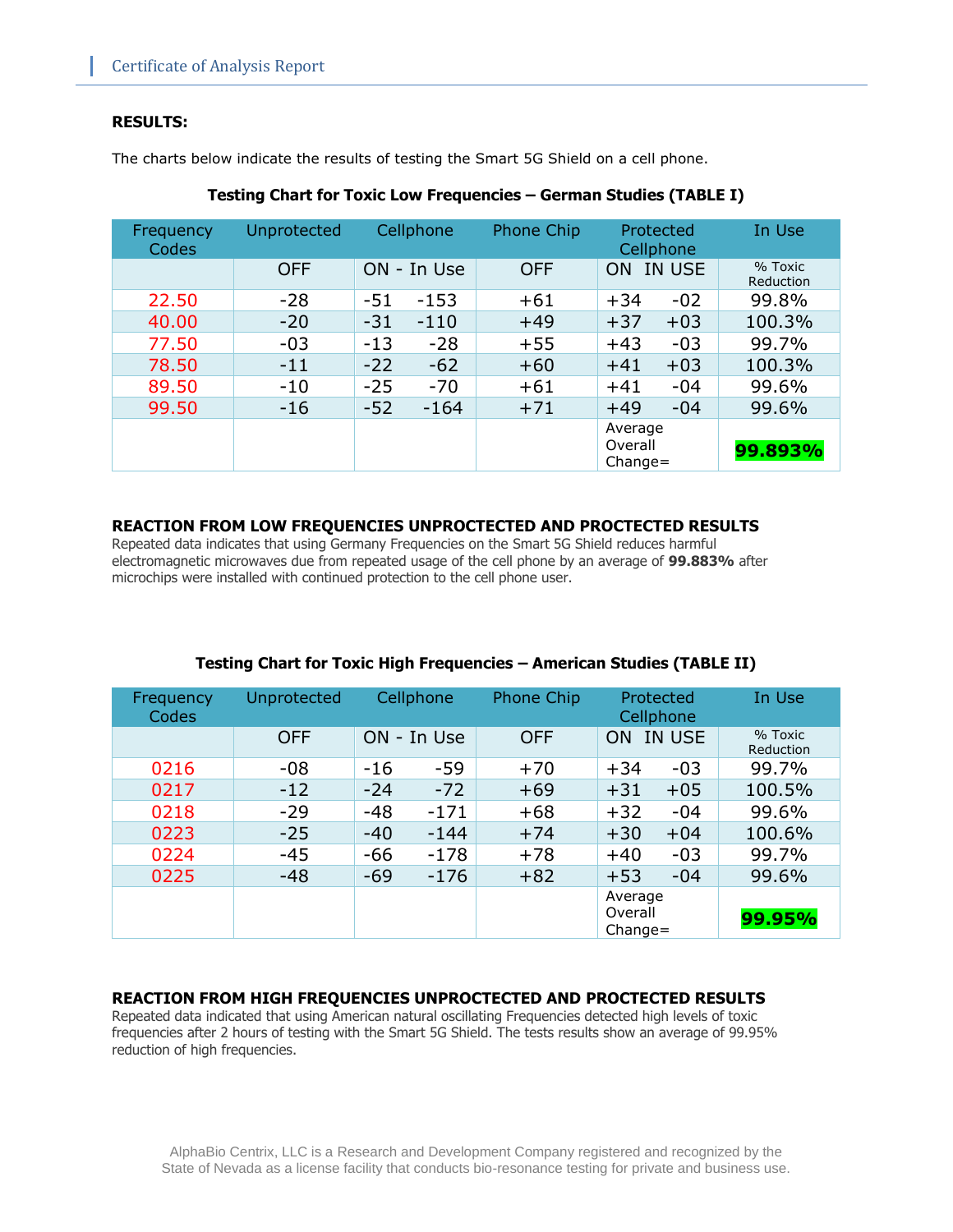| Frequency<br>Codes | Unprotected | Cellphone        | <b>Phone Chip</b> | Protected<br>Cellphone           | In Use               |
|--------------------|-------------|------------------|-------------------|----------------------------------|----------------------|
|                    | <b>OFF</b>  | ON - In Use      | <b>OFF</b>        | <b>IN USE</b><br><b>ON</b>       | % Toxic<br>Reduction |
| 0498               | $-11$       | $-59$<br>$-26$   | $+71$             | $+39$<br>$+11$                   | 99.7%                |
| 0509               | $-48$       | $-81$<br>$-167$  | $+81$             | $+43$<br>$+13$                   | 99.6%                |
| 0528               | $-38$       | $-267$<br>$-118$ | $+91$             | $+68$<br>$+31$                   | 100.5%               |
|                    |             |                  |                   | Average<br>Overall<br>$Change =$ | 99.933%              |

#### **Testing Chart for Immune System Energetic Response – (TABLE III)**

#### **REDUCTION OF HARMFUL FREQUENCIES CAUSING BLOCKAGE TO THE LIMBIC CORE**

The specific frequencies programmed into the Smart 5G Shield were measured and results found an average 99.933% decrease in harmful frequencies. The test also indicated with continued use of the Smart 5G Shield the user can expect increased protection from environmental toxins.

#### **DISCOMFORT FROM USE**

No measurable discomfort was indicated. The decrease in harmful electromagnetic frequencies should improve the body's energetics and cope with external environmental influences.

#### **CONCLUSIONS**

Emissions from the cellular phone were measured and show a significant amount of low and high harmful EMR's. The Smart 5G Shield has shown to reduce these harmful EMR's including external environmental influences by 99.95% with the Smart 5G Shield is attached to the cellular phone, as shown on table I and II. The claimed effect of reduction of external influences on the immune system appears to be correct with test results on table III that show a 99.933% overall average reduction. Information of the brand name of the cellular phone and the manufacturer are withheld due to the test results.

#### **SOME HEALTH EFFECTS LINKED WITH EMF'S**

| <b>Depression</b>               | <b>Memory Loss</b>            |
|---------------------------------|-------------------------------|
| <b>Irritability</b>             | <b>Loss of Energy</b>         |
| <b>Inability to Concentrate</b> | <b>Weakened Immune System</b> |
| <b>Chronic Fatigue</b>          | <b>Headaches</b>              |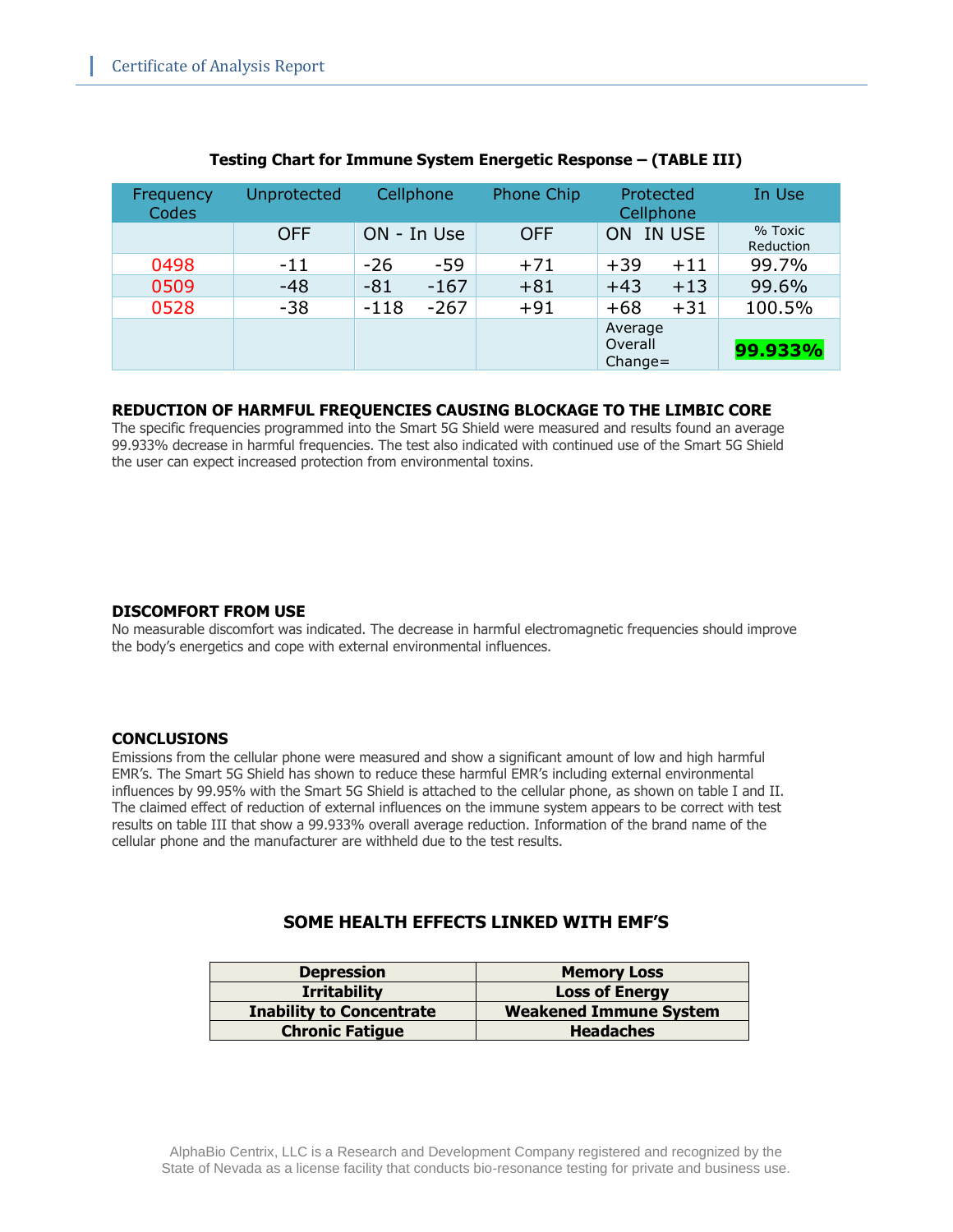# **Nerve Cell Damage in Mammalian Brain after Exposure to Microwaves from GSM Mobile Phones**

Leif G. Salford1, Arne E. Brun2, Jacob L. Eberhardt3, Lars Malmgren4, Bertil R.R. Persson3 Depts. of 1Neurosurgery, 2Neuropathology, 3Medical Radiation Physics and 4Applied Electronics, Lund University, the Rausing Laboratory and Lund University Hospital, S-22185, Lund, Sweden.

Corresponding author: Leif G. Salford Dept. of Neurosurgery Lund University Hospital S-221 85 Lund, Sweden Phone: +46 46 171270 Fax: +46 46 189287 Email: Leif.Salford@neurokir.lu.se

#### **Running Title:**

Nerve Cell damage from GSM Mobile Phones

#### **Key words:**

Rats, cns, blood-brain barrier, neuronal damage, microwaves, mobile phones.

#### **Acknowledgements**

We thank BMA Susanne Strömblad and BMA Catarina Blennow at the Rausing Laboratory for excellent

technical assistance. The work was supported by a grant from The Swedish Council for Work Life Research.

#### **Abbreviations**

BBB Blood-brain barrier GSM Global System for Mobile Communications MRI Magnetic Resonance Imaging RF Radiofrequency electromagnetic fields TEM-cell Transverse Electromagnetic transmission line cell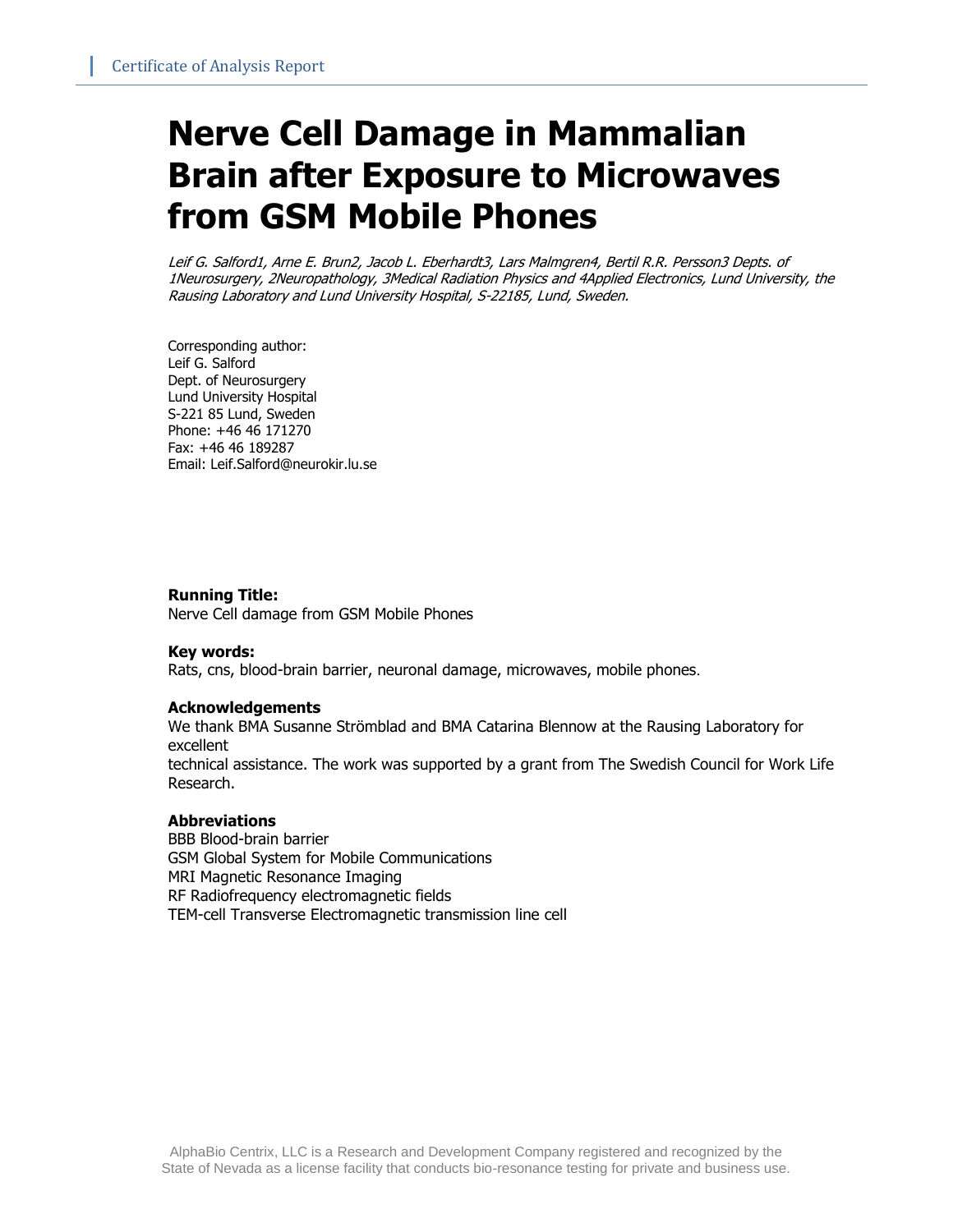# **Abstract**

The possible risks of radio-frequent electromagnetic fields for the human body, is a growing concern for the society. We have earlier shown that weak pulsed microwaves give rise to a significant leakage of albumin through the blood-brain barrier (BBB). Now the author has investigated whether a pathological leakage over the BBB might be combined with damage to the neurons. Three groups of each 8 rats were exposed for 2 hours to GSM mobile phone electromagnetic fields of different strengths. We found, and present here for the first time, highly significant  $(p<0.002)$  evidence for neuronal damage in the cortex, the hippocampus and the basal ganglia in the brains of exposed rats.

# **Introduction**

The largest human biological experiment ever! So has the voluntary exposure of the brain to microwaves from handheld mobile phones by one fourth of the world's population been called (Salford et al.2001). Within the near future microwaves will be emitted also by an abundance of other appliances in the cordless office and also in the home. The possible risks of radiofrequency electromagnetic fields (RF) for the human body, is a growing concern for the society. For a review see Hyland (Hyland 2000). Most researchers in the field have dwelled on the question whether RF may induce or promote cancer growth. Some have indicated increased risk (Hardell et al.2002; Repacholi et al.1997) while most studies including our own have shown no effects (Salford et al.1997a) or even a decreased risk (Adey et al.1999)

The possible risks of microwaves for the human body has attracted interest since the 1960-ies, e.g. before the advent of mobile phones, when radar and microwave ovens posed a possible health problem. Oscar and Hawkins early performed studies on effects of RF upon the BBB (Oscar and Hawkins1977). They demonstrated that at very low energy levels  $(< 10 W/m2$ ); the fields in a restricted exposure window caused a significant leakage of 14C mannitol, insulin and also dextrin (same molecular weight as albumin) from the capillaries into the surrounding cerebella brain tissue. These findings, however, were not repeated in a study using 14C-sucrose (Gruenau 1982). In a recent in-vitro study it has been shown that EMF at 1.8 GHz increases the permeability to sucrose of the BBB (Schirmacher et al. 2000).

Shivers (Shivers et al.1987; Prato et al.1990) examined the effect of MRI upon the rat brain. They showed that the combined exposure to RF, pulsed and static magnetic fields gave rise to a significant pinocytotic transport of albumin from the capillaries into the brain. Inspired by this work, our group has since 1988 studied the effects of different intensities and modulations of 915 MHz RF in a rat model where the exposure takes place in a TEM-cell during various time periods. In series of more than 1600 animals, we have proven that subthermal energies from both pulsemodulated and continuous RF fields – including those from real GSM mobile phones - have the potency to significantly open the BBB for the animals´ own albumin (but not fibrinogen) to pass out into the brain and to accumulate in the neurons and glial cells surrounding the capillaries (Malmgren1998; Persson et al.1997; Persson and Salford 1996; Salford et al.1992, 1993, 1994, 1997b, 2001) (fig 1).

These results are duplicated recently in another laboratory (Töre et al. 2001). Similar results are found by others (Fritze et al.1997).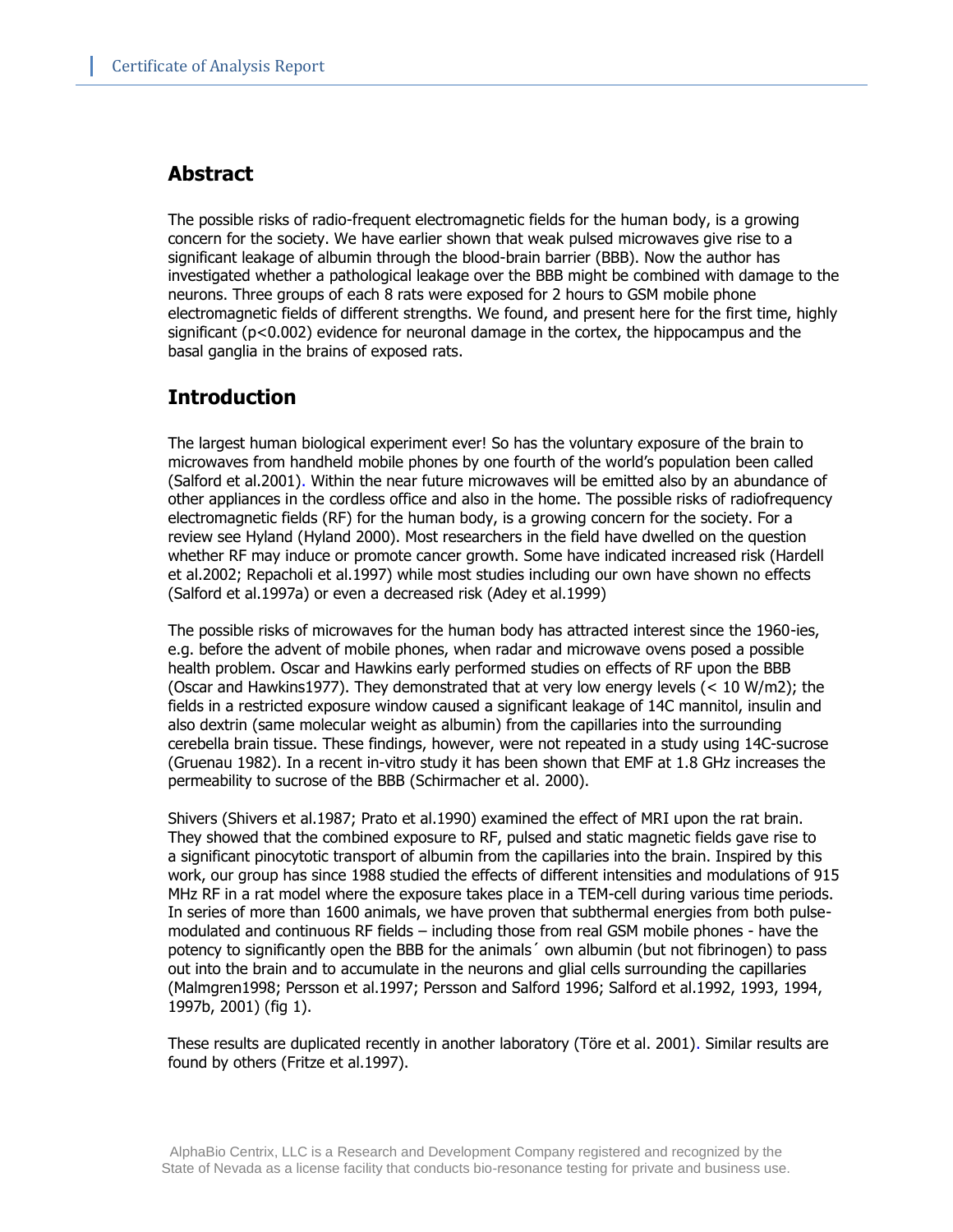We and others (Oscar and Hawkins1977; Persson et al.1997) have pointed out that when such a relatively large molecule as albumin may pass the BBB, also many other smaller molecules, including toxic ones, may escape into the brain due to the exposure to RF. We have hitherto not concluded that such leakage is harmful for the brain. It is shown by Hassel, however, that autologous albumin injected into the brain tissue of rats, leads to damage to neurons at the injection site when the concentration of albumin in the injected solution is at least 25% of that in blood (Hassel et al.1994). In the present study, we have investigated whether leakage over the BBB might cause damage to the neurons.

# **Material and Methods**

A Transverse Electromagnetic transmission line cell (TEM-cell) used for the RF exposure of rats was designed by dimensional scaling from previously constructed cells at the National Bureau of Standards (Crawford1974). TEM-cells are known to generate uniform electromagnetic fields for standard measurements. A genuine GSM mobile phone with a programmable power output is connected via a coaxial cable to the TEM-cell. No voice modulation was applied.

The cell is enclosed in a wooden box  $(15 \times 15 \times 15 \text{ cm})$  that supports the outer conductor and central plate. The outer conductor is made of brass-net and is attached to the inner walls of the box. The center plate, or septum, is constructed of aluminum. The TEM-cells are placed in a temperature-controlled room and the temperature in the TEM-cells kept constant by circulating room air through holes in the wooden box.

The SAR-distribution in the rat brain has been simulated with the FDTD-method (Martens et a. 1993) and found to vary less than 6 dB in the rat brain. The rats are placed in plastic trays (12  $\times$ 12 x 7 cm) to avoid contact with the central plate and outer conductor. The bottom of the tray is covered with absorbing paper to collect urine and feces. Thirty-two male and female Fischer 344 rats aged  $12 - 26$  weeks and weighing  $282 \pm 91$  g were divided into 4 groups of each 8 rats. The peak output power from the GSM mobile telephone fed into two TEM-cells simultaneously for 2 hours were 10 mW, 100 mW and 1000 mW per cell, respectively. This exposed the rats to peak power densities of 0.24. 2.4 and 24 W/m2, respectively. This exposure resulted in average whole-body specific absorption rates (SAR) of 2 mW/kg, 20 mW/kg and 200 mW/kg, respectively.

For further details about exposure conditions and SAR calculations, see (Martens et al. 1993; Malmgren 1998). The fourth group of rats was simultaneously kept for 2 hours in non-activated TEM cells. The animals were awake during the exposure and could move and turn within the exposure chamber. The animals in each exposure group were allowed to survive for about 50 days after exposure. They were carefully observed daily for neurological or behavioral abnormalities during this period at the end of which they were anaesthetized and sacrificed by perfusion-fixation with 4% formaldehyde.

The brains were removed from the skull by non-traumatic technique (resection of bone structures at the skull base, followed by a midline incision from the foramen magnum to the nose) after an extended in situ post mortem fixation time of 30 minutes. Each brain was sectioned coronally in 1-2 mm thick slices, which all were embedded in paraffin and cut at 5 micrometer, stained for RNA/DNA with cresyl violet to show dark neurons. Applying albumin antibodies (Dakopatts), albumin is revealed as brownish spotty or more diffuse discolorations (Salford et al. 1994). The occurrence of "dark neurons" was judged semi-quantitatively by the neuropathologist as 0 (no or occasional dark neurons), 1 (moderate occurrence of dark neurons) or 2 (abundant occurrence). The microscopical analysis was performed blind to the test situation.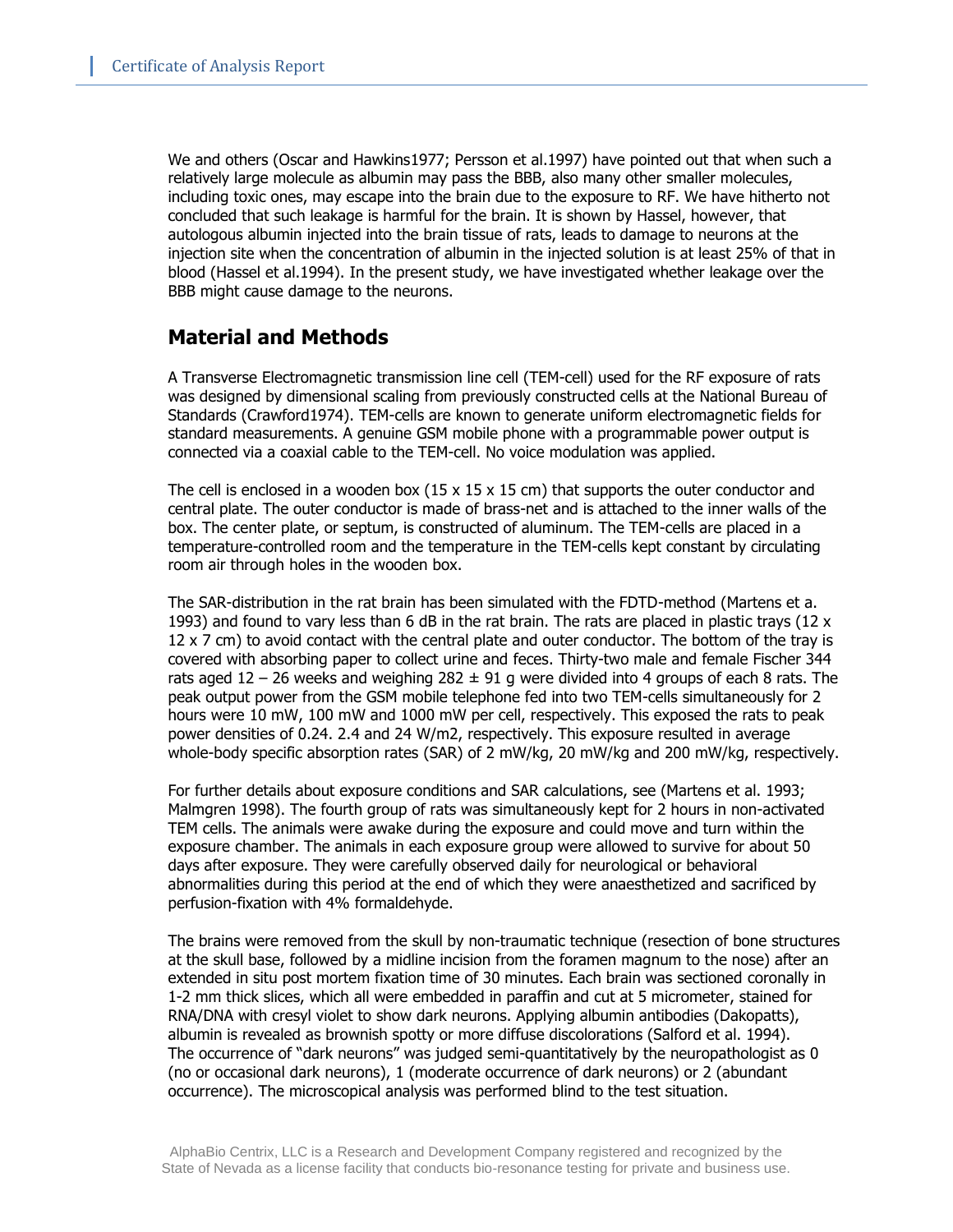The Kruskal Wallis one-way analysis of variance by ranks was used for a simultaneous statistical test of the score distributions for the 4 exposure conditions. When the null hypothesis could be rejected, comparisons between controls and each of the exposure conditions was made with the Mann-Whitney non-parametric test for independent samples.

# **Results and Discussion**

Controls and test animals alike showed the normal diffuse positive immuno-staining for albumin in hypothalamus, a kind of built-in method control. Control animals showed either no or an occasional and often questionable positively for albumin outside the hypothalamus (fig 1a). In one control animal a moderate number of dark neurons were observed while in all the other animals no such change was present. Exposed animals usually showed several albumin positive foci around the finer blood vessels in white and gray matter (fig 1b). Here the albumin had spread in the tissue in between the cell bodies, and surrounded neurons, which were either free of albumin or in some foci containing albumin. Also scattered neurons, not associated with albumin leakage between the neurons, were positive.

The cresyl violet staining revealed scattered and grouped dark neurons, which were often shrunken and dark staining, homogenized with loss of discernible internal cell structures. Some of these dark neurons were also albumin positive or showed cytoplasmic microvacuoles indicating an active pathological process. There were no hemorrhages and no discernible glial reaction, astrocytic or microglial, adjacent to changed neurons. Changed neurons were seen in all locations, but especially the cortex, hippocampus and basal ganglia, mixed in among normal neurons (fig 2). The percentage abnormal neurons are roughly appreciated to be maximally around 2%, but in some restricted areas dominated the picture.

The occurrence of dark neurons under the different exposure conditions is shown in figure, 3 which shows a significant positive relation between EMF dosage (SAR) and number of dark neurons. A combined non-parametric test for the 4 exposure situations simultaneously revealed that the distributions of scores differed significantly between the groups ( $p<0.002$ ). We present here for the first-time evidence for neuronal damage caused by non-thermal microwave exposure. The cortex as well as the hippocampus and the basal ganglia in the brains of exposed rats contain damaged neurons. We realize that our study comprises few animals, but the combined results are highly significant and exhibit a clear dose-response relation.

The observed dark neurons are deemed not to be artifacts for the following reasons. The brains were perfusion fixed in situ and removed traumatically. The dark neurons were intermingled with normal appearing neurons (see fig 2a, b). Further, the presence of vacuoles in several of the dark neurons is a clear sign that damage occurred in the living animal. We cannot exclude that the neuronal change described may represent apoptotic cell death. The neuronal albumin uptake and other changes described would seem to indicate a serious neuronal damage, which may be mediated through organelle damage with release of not only hydrolytic lysosomal enzymes but also e.g. sequestered harmful material, such as heavy metals, stored away in cytoplasmatic organelles (lysosomes). The time between last exposure and sacrifice is of great importance for the detection of foci of leakage since extravasated albumin rapidly diffuses down to, and beyond, concentrations possible to demonstrate accurately immunobiologically.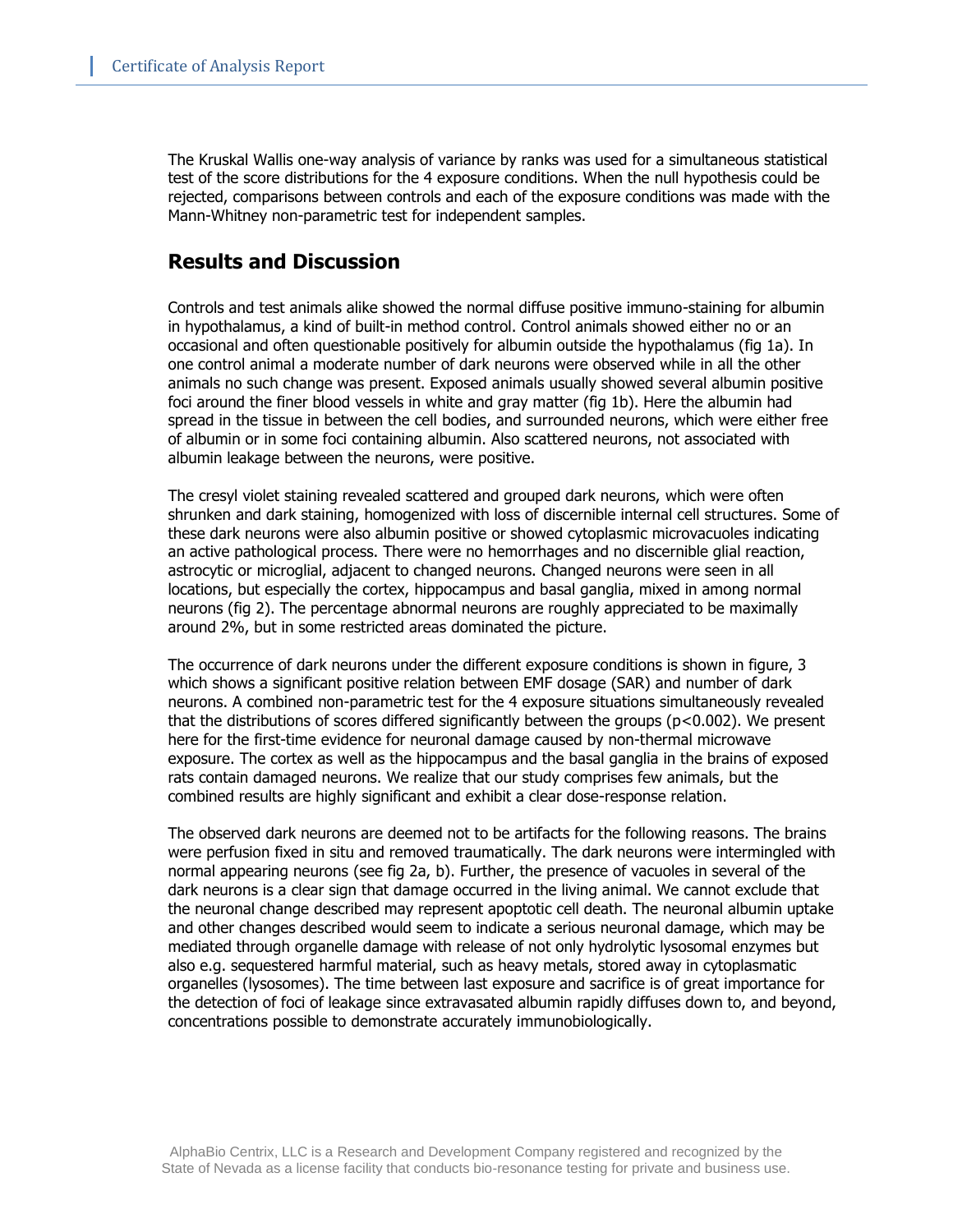However, the initial albumin leakage into the brain tissue (seen within hours in about 40% of exposed animals in our previous studies) may start a secondary BBB opening, leading to a vicious circle – as we demonstrate albumin leakage even 8 weeks after the exposure. The reason for our choice of 12 to 26 weeks old rats is that they are comparable to human mobile phone addicted teen-agers with respect to age. The situation of the growing brain might deserve special concern from the society since biological and maturational processes are particularly vulnerable.

The intense use of mobile phones by youngsters is a serious memento. A neuronal damage of the kind, here described, may not have immediately demonstrable consequences, even if repeated. It may, however, in the long run, result in reduced brain reserve capacity that might be unveiled by other later neuronal disease or even the wear and tear of ageing. We cannot exclude that after some decades of (often), daily use, a whole generation of users, may suffer negative effects maybe already in their middle age.

# **Correction**

Figure 1 in the original manuscript was cited in "Materials and Methods" and illustrated albumin leakage that we had reported earlier. The figure showed examples of cross-sections of the brains of rats sacrificed immediately after exposure to microwaves. Because this could be misunderstood, in the interest of clarity and with the permission of the editor, we have replaced that figure. The new Figure 1 is now cited in "Results" and shows animals from the present study. Figure 1A illustrates the brain of a sham-exposed control animal, and Figure 1B illustrates an animal exposed to 2mW/kg for 2 hr.

# **Reference List**

Adey W, Byus C, Cain C, Higgins R, Jones R, Kean C et al. 1999. Spontaneous and Nitrosourea induced Primary Tumors of the Central Nervous System in Fisher 344 rats exposed to 836 MHz Modulated Microwaves. Radiat Res 152:293-302. Crawford M. 1974. Generation of standard EM field using TEM transmission cells. IEEE Trans Elecromagn Compat EMC-16:189-195. Fritze K, Sommer C, Schmitz B, Mies G, Hossman K, Kiessling M et al. 1997. Effect of global system for mobile communication (GSM) microwave exposure on blood-brain barrier permeability in rat. Acta Neuropathol (Berlin) 94:465-470. Gruenau SP, Oscar KJ, Folker MT, Rapoport SI. 1982. Absence ofmicrowave effect on blood-brain-barrier permeability to [C-14]-labeled sucrose in the conscious rat. Experimental Neurology 75: 299-307. Hardell L, Hallquist A, Hansson Mild K, Carlberg M, Påhlson A, Lilja A. 2002. Cellular and Cordless telephones and the risk for brain tumors. European Journal of Cancer Prevention 11:377-386. Hassel B, Iversen E, Fonnum F. 1994. Neurotoxicity of Albumin in-vivo. Neuroscience Letters 167:29-32. Hyland G. 2000. Physics and Biology of Mobile Telephony. Lancet 356:1833-1836. Malmgren L. 1998. Radio frequency systems for NMRimaging-Coil development and studies of non-thermal biological Effects. Series of Licentiate and Doctoral Theses, No. 6, Department of Applied Electronics, Lund University, Lund, Sweden. Martens L, Van Hese J, De Sutter D, De Wagter C, Malmgren L, Persson BRR, Salford LG. 1993. Electromagnetic field calculations used for exposure experiments on small animals in TEM-cells. Bioelectrochemistry and Bioenergetics 30:73-81 Oscar K, Hawkins T. 1977. Microwave alteration of the blood-brain barrier system of rats. Brain Res 126:281- 293. Persson B, Salford L. 1996. Permeability of the blood-brain barrier in rats induced by continuous wave and pulse-modulated 915 MHz electromagnetic radiation exposure in TEMcells. (Chiabrera A, Juutilainen J, eds). Brussel:EU DG XIII,66-72.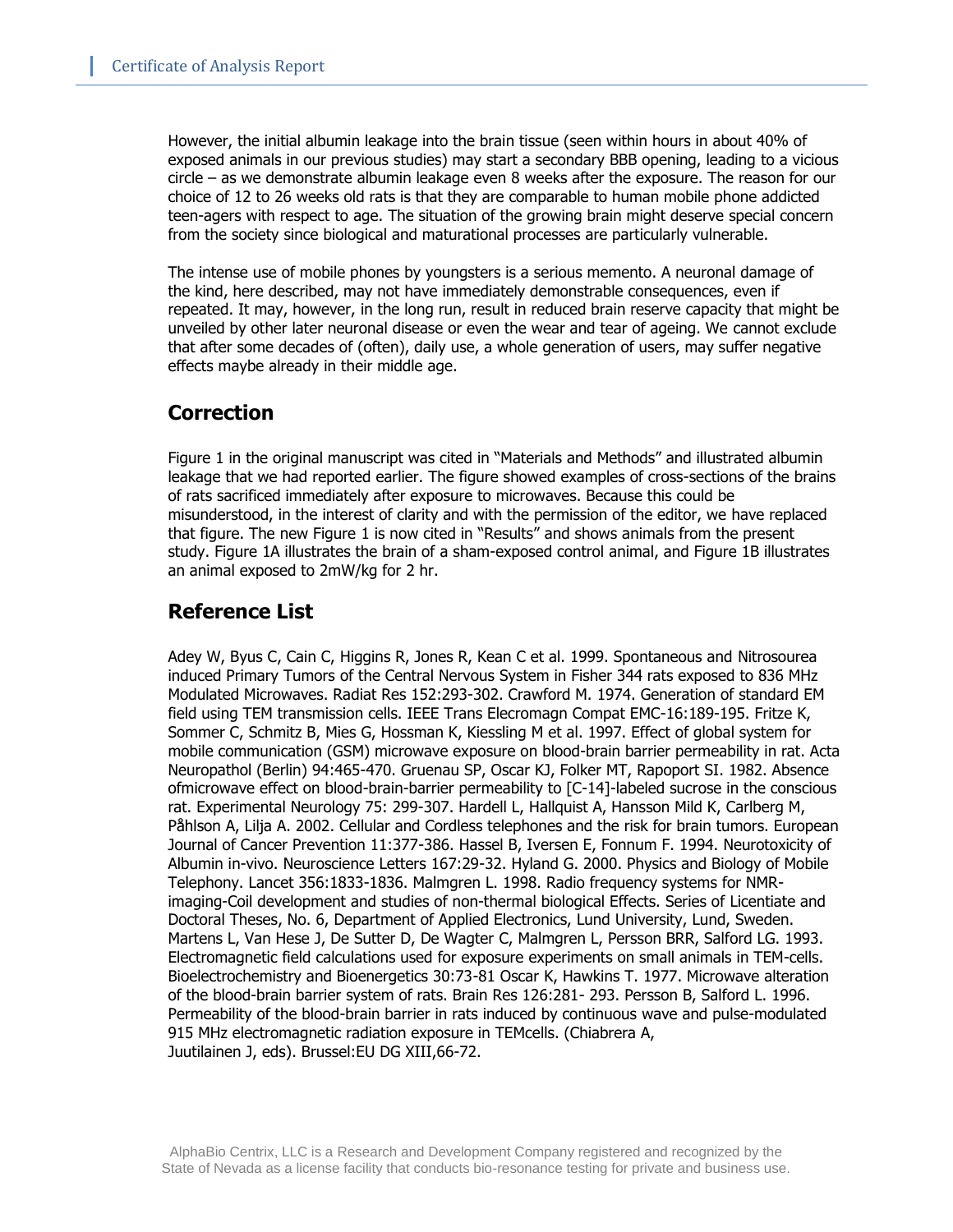Persson B, Salford L, Brun A. 1997. Blood-brain barrier permeability in rats exposed to electromagnetic fields used in wireless communication. Wireless Networks 3:455-461. Prato F, Frappier J, Shivers R, Kavaliers M, Zabel P, Drost D et al. 1990. Magnetic resonance imaging increases the blood-brain barrier permeability to 153-gadolinium diethylenetriaminepentaacetic acid in rats. Brain Res 523:301- 304. Repacholi M, Basten A, Gebski V, Noonan D, Finnie J, Harris A. 1997. Lymphomas in Eμ-Pim1 Transgenic Mice Exposed to Pulsed 900 MHz Electromagnetic Fields. Radiat Res 147:631-640. Salford LG, Brun A, Eberhardt J, Malmgren L, Persson B. 1992. Electromagnetic fieldinduced permeability of the blood-brain barrier shown by immunohistochemical methods. In: Interaction Mechanism of Low - Level Electromagnetic Fields in Living Systems (Nordén B, Ramel C, eds). Oxford: Oxford UniversityPress,251-258. Salford LG, Brun A, Eberhardt J, Persson B. 1993. Permeability of the blood-brain barrier induced by 915 MHz electromagnetic radiation, continuous wave and modulated at 8, 16, 50, 200 Hz. Bioelectrochemistry and Bioenergetics 30:293-301. Salford LG, Brun A, Sturesson K, Eberhardt J, Persson B. 1994. Permeability of the Blood-Brain barrier Induced by 915 MHz Electromagnetic Radiation, Continuous Wave and Modulated at 8, 16, 50, and 200 Hz. Microscopy Research and Technique 27:535-542. Salford LG, Brun A, Persson B. 1997a. Brain tumor development in rats exposed to electromagnetic fields used in wireless communication. Wireless Networks 3:463-469. Salford LG, Persson B, Brun A. 1997b. Neurological Aspects on Wireless Communication. In: Non-Thermal effects of RF Electromagnetic Fields. Non-Thermal effects of RF Electromagnetic Fields (Bernhardt JH, Matthes R, Repacholi MH, eds). Munich, Germany:International Commission on Non-Ionizing Radiation Protection,131-143. Salford LG, Persson B, Malmgren L, Brun A. 2001. Téléphonie Mobile et Barrière Sang - Cerveau. In: Téléphonie Mobile - Effets Potentiels sur la Santé des Ondes Électromagnétiques de Haute Fréquence. (Pietteur Marco, ed.) Embourg, Belgium. 141-152. Schirmacher A, Winters S, Fischer S, Goeke J, Galla HJ, Kullnick U, et al. 2000. Electromagnetic fields (1.8 GHz) increase the permeability to sucrose of the blood-brain barrier in vitro. Bioelectromagnetics 21: 338-345. Shivers R, Kavaliers M, Teskey G, Prato F, Pelletier R. 1987. Magnetic resonance imaging temporarily alters blood-brain barrier in the rat. Neuroscience Letters 76:25-31. Töre F, Dulou P-E, Haro E, Veyret B, Aubineau P. 2001. Two-hour Exposure to 2 W/kg, 900 MHz GSM microwaves induces Plasma Protein Extravasation in Rat Brain. In: Proceedings from the 5th International Congress of the European Bioelectromagnetics Association, 6 September 2001 (Hietanen M, Jokela K, Juutilainen, J, eds). Finnish Institute of Occupational Health, Helsinki, 43-45.

# **Figure Legends**

Fig. 1. (a) Slightly enlarged cross section of central parts of the brain of an unexposed control rat, stained for albumin, which appears brownish in the central inferior parts of the brain, the hypothalamus, a normal feature.

(b) As (a) for an RF exposed rat, 2 mW/kg average whole body SAR, stained for albumin, which appears brownish in multiple small foci representing leakage from many vessels. Fig. 2. (a) Row of nerve cells in a section of the pyramidal cell band of the hippocampus in a RF exposed rat. Among the normal big and pale blue nerve cells there are interspersed black and shrunken nerve cells, so called dark neurons. Microscopical picture stained with Cresyl violet, high magnification

(b) The cortex of an RF exposed rat, showing normal nerve cells pale blue, intermingled with abnormal, black and shrunken "dark neurons" at all depths of the cortex but least in the superficial upper layers. Microscopical picture stained with Cresyl violet, high magnification. Fig 3. Distribution of scores for the occurrence of "dark neurons" as function of exposure condition. The dotted line connects mean values for each condition. A simultaneous nonparametric comparison of all 4 conditions revealed significant differences (p<0,002). The pvalues in the figure depict comparisons between each experimental condition and controls.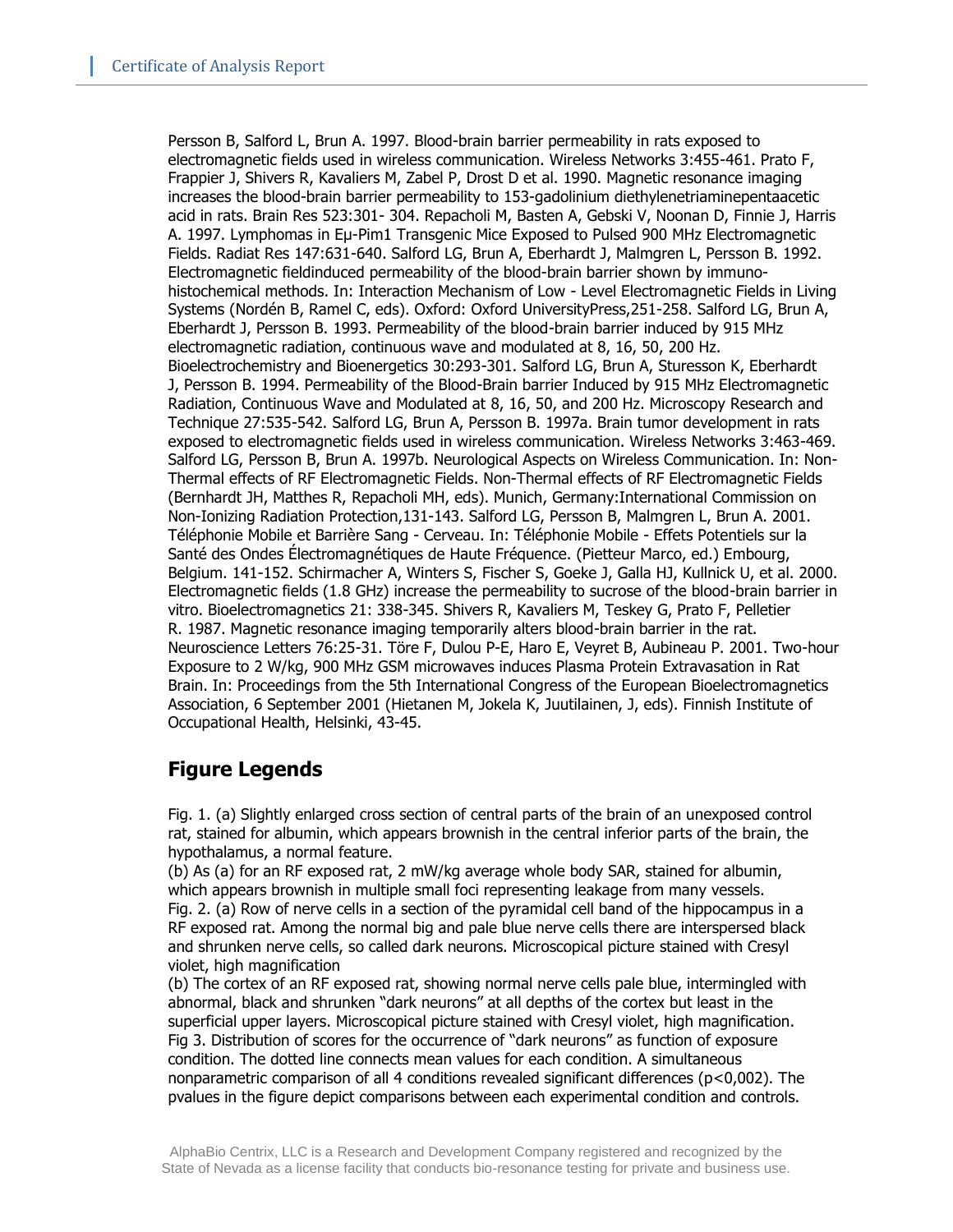#### **Similar Products**

**Radio Frequency (RF) Systems** are the most widely used systems in the United States today and RF tags and labels are getting smaller all the time. The product shown below contains a miniature, disposable **electronic circuit** and **antenna,** similar to AlphaBio Centrix's technology. The product responds to a specific set of frequency emitted by a transmitter antenna (usually one pedestal of the entry/exit gate).

The response from the product is then picked up by an adjacent receiver antenna (the other pedestal). This processes the label response signal and will trigger an alarm when it matches specific criteria. The distance between the two gates, or pedestals, can be up to 80 inches wide. Operating frequencies for RF systems generally range from 2 to 10 MHz (millions of cycles per second); this has become standard in many countries.



The RF circuit inside looks like this

The **Electromagnetic (EM) system**, which is dominant in Europe, is used by many retail chain stores, supermarkets and libraries around the world. In this technology, a magnetic, ironcontaining strip with an adhesive layer is attached to the merchandise. This strip is not removed at checkout -- it's simply deactivated by a scanner that uses a specific highly intense magnetic field. One of the advantages of the EM strip is that it can be reactivated and used at a low cost. What most people refer to as an electromagnetic tag is actually a metal wire or ribbon that has high **permeability**, making it easy for magnetic signals to flow through it. A magnetized piece of semi-hard magnetic material (basically, a weak magnet) is put up next to the active material to deactivate it. When you magnetize the semi-hard material, it saturates the tag and puts it in its inactive saturated state.

The EM system works by applying intensive low frequency magnetic fields generated by the transmitter antenna. When the strip passes through the gate, it will transmit a unique frequency pattern. This pattern is, in turn, being picked up by an adjacent receiver antenna. The small signal is processed and will trigger the alarm when the specific pattern is recognized. Because of the weak response of the strip, the low frequency (typically between 70 Hz and 1 kHz) and intensive field required by the EM system, EM antennas are larger than those used by most other EAS systems.

The maximum distance between entry pedestals is 40 inches. Also, because of the low frequency here, the strips can be directly attached to metal surfaces. That's why EM systems are popular with hardware, book and record stores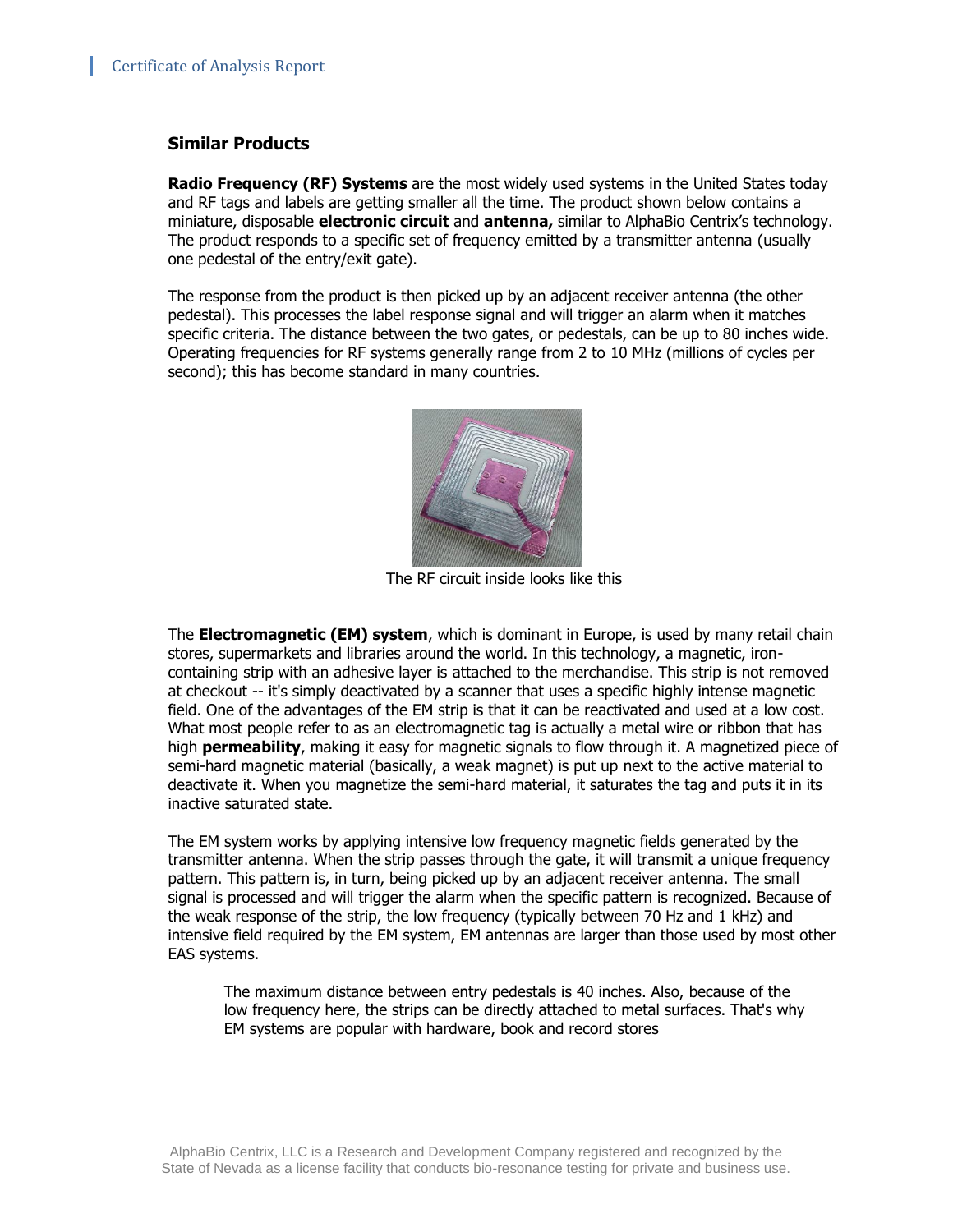#### **Acousto-Magnetic System**

Another magnetic technology is the **acousto-magnetic system**, which has the ability to protect wide exits and allows for high-speed label application. It uses a transmitter to create a surveillance area where tags and labels are detected. The transmitter sends a radio frequency signal (of about 58 kHz) in pulses, which energize a tag in the surveillance zone. When the pulse ends, the tag responds, emitting a single frequency signal like a tuning fork. While the transmitter is off between pulses, the tag signal is detected by a receiver.

A microcomputer checks the tag signal detected by the receiver to ensure it is at the right frequency, is time-synchronized to the transmitter, and that it is at the proper level and the correct repetition rate. If all these criteria are met, the alarm occurs. In each case, an EAS tag or label is attached to an item. The tag is then **deactivated**, or taken from an active state where it will alarm an EAS system to an inactive state where it will not flag the alarm. The disposable tag is deactivated by swiping it over a pad or with a handheld scanner that "tells" the tag it's been authorized to leave the store. If the item has not been deactivated or detached by the clerk, when it is carried through the gates, an alarm will sound. The use of EAS systems does not completely eliminate shoplifting. However, experts say, theft can be reduced by 60 percent or more when a reliable system is used.



Magnet-based systems have a small wire or metal strip hidden in the tag

# **CELL PHONE BOOK**



# **Invisible Hazards in the Wireless Age**

By Dr. George Carlo & Martin Schram

Also subtitled, "An Insider's Alarming Discoveries about Cancer and Genetic Damage", this gripping narrative answers the question: are 500 million people worldwide exposed to harmful radiation every time they use a cellphone? A disturbing tale of government neglect, corporate manipulation, and commonsense

caution for the concerned citizen. Must reading for anyone who thinks that the government or scientific community is truly looking after the public health. The book details the alarming signs about the dangers of cell phones as they emerged: interference with heart pacemakers, deep penetration of developing skulls of children by phone radiation, deterioration of the blood brain barrier, and most importantly (why haven't we heard more about this one in the news??) RF radiation from phones creates micronuclei in human blood cells… a type of genetic damage known to be a diagnostic marker for cancer! Very controversial. Includes recommendations for safer use of phones. 300 pages, hard cover, 2001.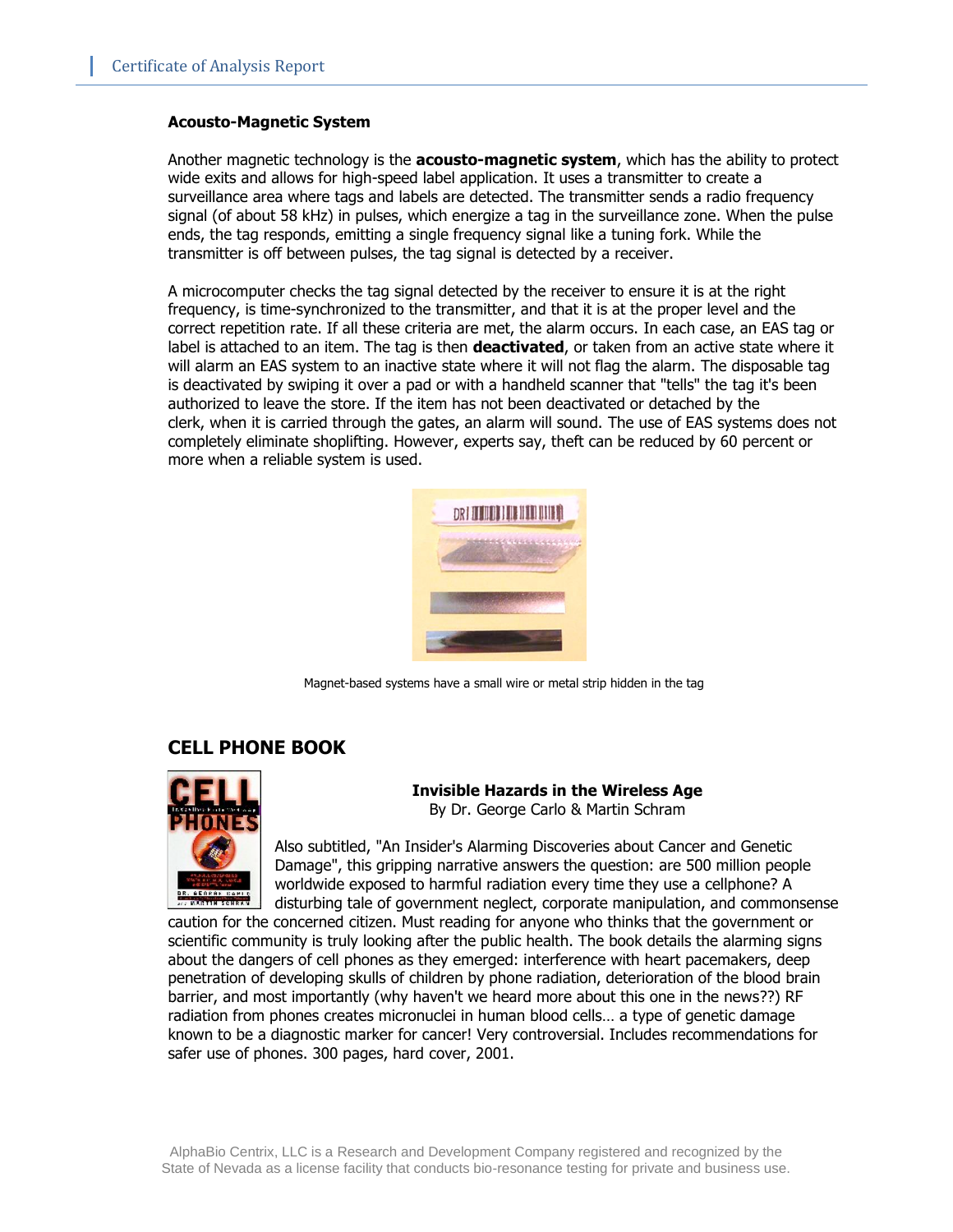#### **LIST OF BOOKS**

Note: we have tried to include as much literature as we could find relevant to our research. Consequently, this list is provided for information purpose only: the presence of a reference does not imply our automatic agreement with what is described in it.

#### **Author:** Michel SCHIFF

**Title:** "The Memory of Water" (Ed. Thorsons 1995, isbn: 0722535341)

**Title:** "Un cas de censure dans la science (La mémoire de l'eau)" (Ed. Albin Michel 1994, isbn: 2-226-07511-9)

**Title:** "Das Gedächtnis des Wassers" (Zweitausendeins 04/1997, isbn: 3-86150-220-8)

**Author:** Jean-Marie PELT

**Title:** "Les langages secrets de la nature" (Editor: Fayard 05/1996, ean13: 9782213596105 & 9782213961002)

**Title:** "La vie sociale des Plantes" "The Secret Life of Plants"

**Author:** Yves ROCARD

**Title:** "Les sourciers" (PUF - Que sais-je 08/1997, ean13: 9782130435396)

**Title:** "La science et les sourciers : baguettes, pendules, biomagnetisme" (Dunod 12/1995, ean13: 9782100029969)

**Author:** Bernard MARICHAL, HERVIEUX LAURENT

**Title:** "La pratique de l'immunothérapie à doses infinitésimales" (Ed. Roger Jollois)

**Author:** Rolland CONTE, Henri BERLIOCCHI, Yves LASME, Gabriel VERNOT

**Title:** "Théorie des hautes dilutions et aspects expérimentaux" (Ed. Polytechnica 1996, ean13: 9782840540458) "Theory of high dilutions and experimental aspects" (Ed. Polytechnica 1996, ean13: 9782840540465) 9782840540465)

**Author:** Pr Régis Dutheil & Brigitte Dutheil

**Title:** "La Médecine superlumineuse" (Ed. S A N D, 1992, ean13: 9782710705031)

**Author:** Roger SANTINI

**Title:** "Notre santé face aux champs électriques et magnétiques" (Sully 1995, ean13: 9782911074011)

**Author:** Théo Collborn, Diane Dumanovski, John Peterson Myers

**Title:** "L'homme en voie de disparition ?" (Préf. Al Gore, Ed. Terre Vivante 05/1997, ean13: 9782904082627)